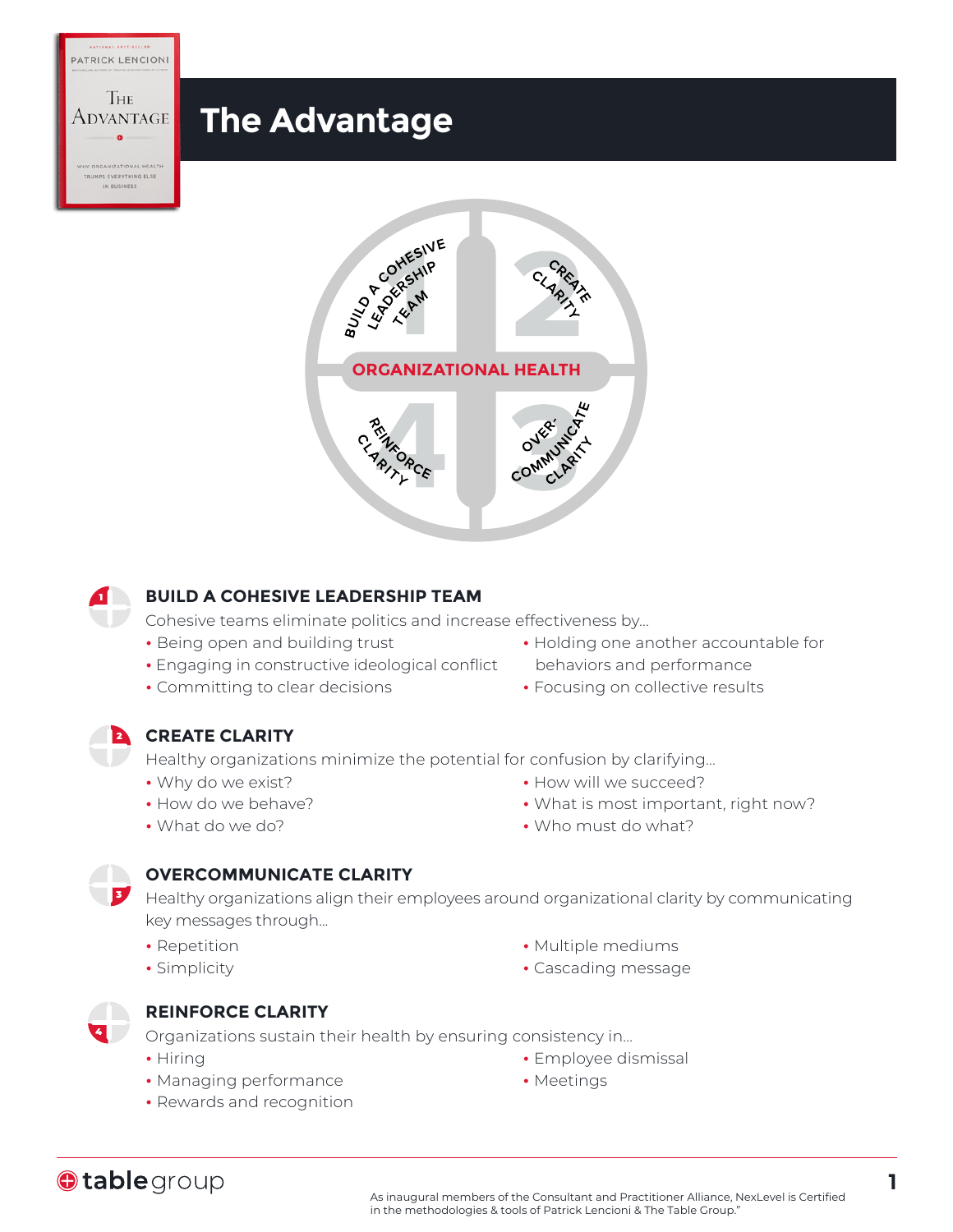PATRICK LENCIONI

**IHE** Advantage

# **The Last Competitive Advantage**

By Patrick Lencioni, March 2012

## **Introduction**

All the competitive advantages we've been pursuing during our careers are gone. That's right. Strategy. Technology. Finance. Marketing. Gone.

No, those disciplines have not disappeared. They are all alive and well in most organizations. And that's good, because they're important. But as meaningful competitive advantages, as real differentiators that can set one company apart from another, they are no longer anything close to what they once were.

That's because virtually every organization, of any size, has access to the best thinking and practices around strategy, technology and those other topics. In this age of the Internet, as information has become ubiquitous, it's almost impossible to sustain an advantage based on intellectual ideas.

However, there is one remaining, untapped competitive advantage out there, and it's more important than all the others ever were. It is simple, reliable and virtually free.

What I'm talking about is organizational health.

## **The Healthy Organization**

A healthy organization is one that has all but eliminated politics and confusion from its environment. As a result, productivity and morale soar, and good people almost never leave. For those leaders who are a bit skeptical, rest assured that none of this is touchy-feely or soft. It is as tangible and practical as anything else a business does, and even more important.

Why? Because the smartest organization in the world, the one that has mastered strategy and finance and marketing and technology, will eventually fail if it is unhealthy. Trust me, I've seen it happen again and again. But a healthy organization will always find a way to succeed, because without politics and confusion, it will inevitably become smarter and tap into every bit of intelligence and talent that it has.

So if all this is true, and I am absolutely convinced that it is, then why haven't more companies embraced and reaped the benefits of organizational health? For one, it's hard. It requires real work and discipline, over a period of time, and it must be maintained. On top of that, it's not sophisticated or sexy. That means it doesn't excite a group of executives who are looking for a quick fix or a silver bullet, something that they will be reading about in the *Wall Street Journal* or *Bloomberg Businessweek*. Moreover, in spite of it's power, organizational health is hard to measure in a precise, accurate way. It impacts so many disparate areas of an enterprise that it is virtually impossible to isolate it as a single variable and quantify its singular impact on the bottom line.

But the biggest reason that organizational health remains untapped is that it requires courage. Leaders must be willing to confront themselves, their peers and the dysfunction within their organization with an uncommon level of honesty and persistence. They must be prepared to walk straight into uncomfortable situations and address issues that prevent them from realizing the potential that eludes them.